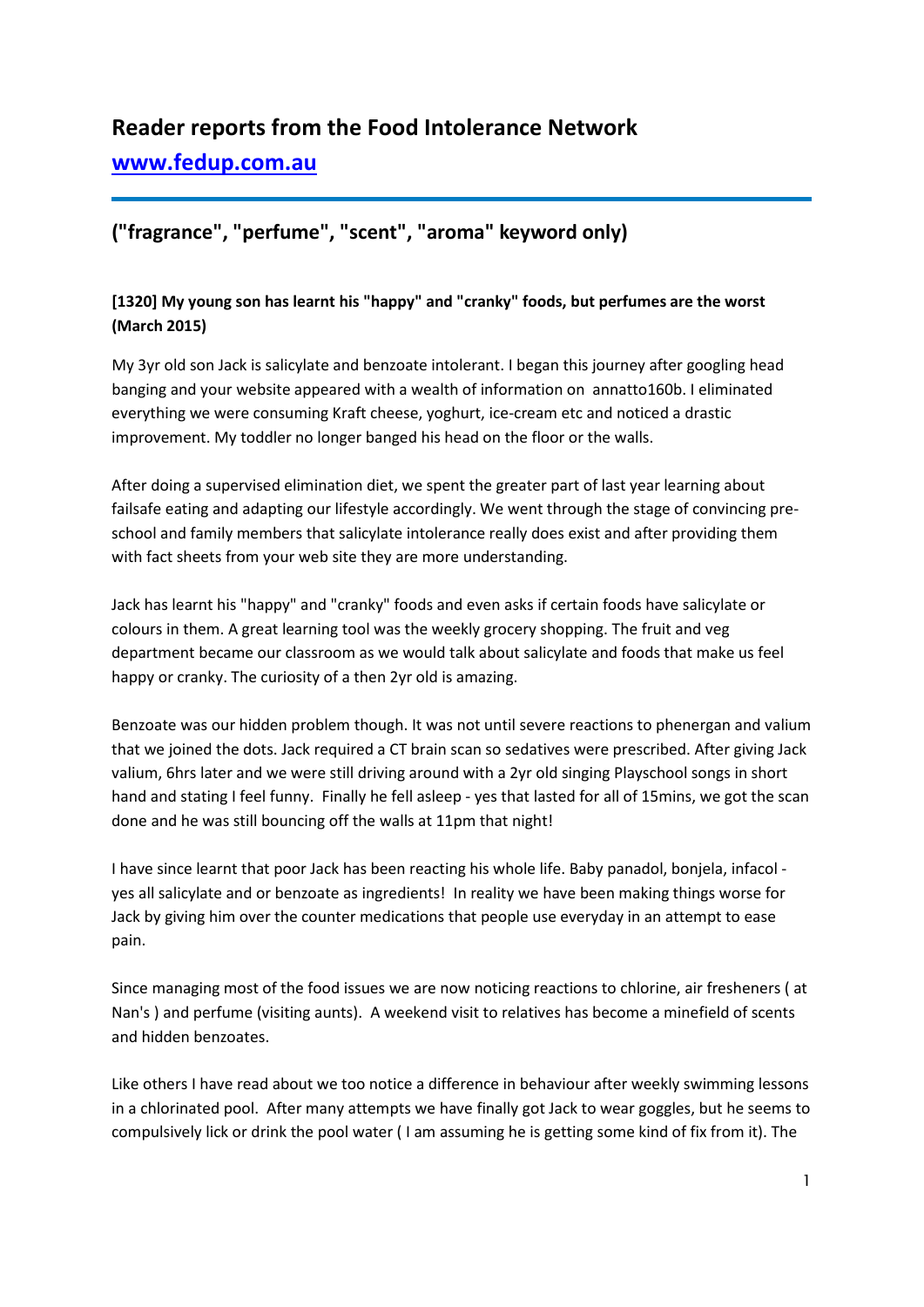level of aggression following lessons is what led us to draw the link.

It is a constant battle with one so young who cannot fully verbalise what he is feeling, he just reacts with kicking, hitting, head butting, talking gibberish and constantly rubbing his nose and playing with his tongue. Jack's reactions last 8 days and at the end of the reaction he gets very upset and clingy.

Dealing with food intolerance can be very isolating. When you hear comments that your child is a "horrid vicious child", as I have had said to me, it is upsetting. Or being told it would be good if you came to the birthday party late so we can have all the GOOD FOOD (junk full of colours and preservatives) before you arrive.

Perseverance does pay though and family and friends are noticing the difference. My parents can now distinguish between toddler behaviour and a chemical reaction. I would like to say a BIG THANK YOU for all the time and effort you put in to providing us novices with such a wonderful resource. There seems to be an endless amount of information we need to process in order to protect our children and your web site and cook books have been of tremendous assistance. Your efforts keep us sane!

**UPDATE 3 years later:** to re read our story (above) made me cry. I had forgotten just how far we have travelled on this journey to a new way of living. We still have our good and bad times, but food is under control, it's just inhaled salicylate/benzoates that cause us the most grief.

Jack is now 6yrs old and in year 1 at school. I spent a considerable amount of time educating the principal and his teacher last year on food intolerance and fortunately they were open to being educated! The Principal even made note of a new student having chemical intolerance in the school newsletter, and requested parents be aware that wearing fragrance in the classroom would have an adverse effect on one of the students.

As we all know this doesn't guarantee people will abide by the request, but after years of slogging away, to have the Principal accept the literature we provided him & be willing to assist, was a relief. He did liken food /chemical intolerance to when nut allergy firstly came about. He remembers a lot of scepticism re nut allergy & was willing to accept that food intolerance was a real issue for Jack; the greater community just wasn't aware of it.

The school toilets with the automatic air fresheners are our biggest problem at school. Again though the Principal arranged for Jack to use a toilet in the administration block that did not have an air freshener. This worked for most of kindergarten, but kids being kids the teasing about being different has kicked in, so now Jack is unwilling to go to the administration block for bathroom breaks (which is understandable).

Most of the kids in his class are fine about Jack having his own treats for special occasion days at school, but there are always 1 or 2 kids who like to remind him his food is different (yes, tastier/healthier and home made!). I take cup cakes to school at the start of each term for class birthdays and leave them in the freezer. The lady who runs the school canteen has been lovely, and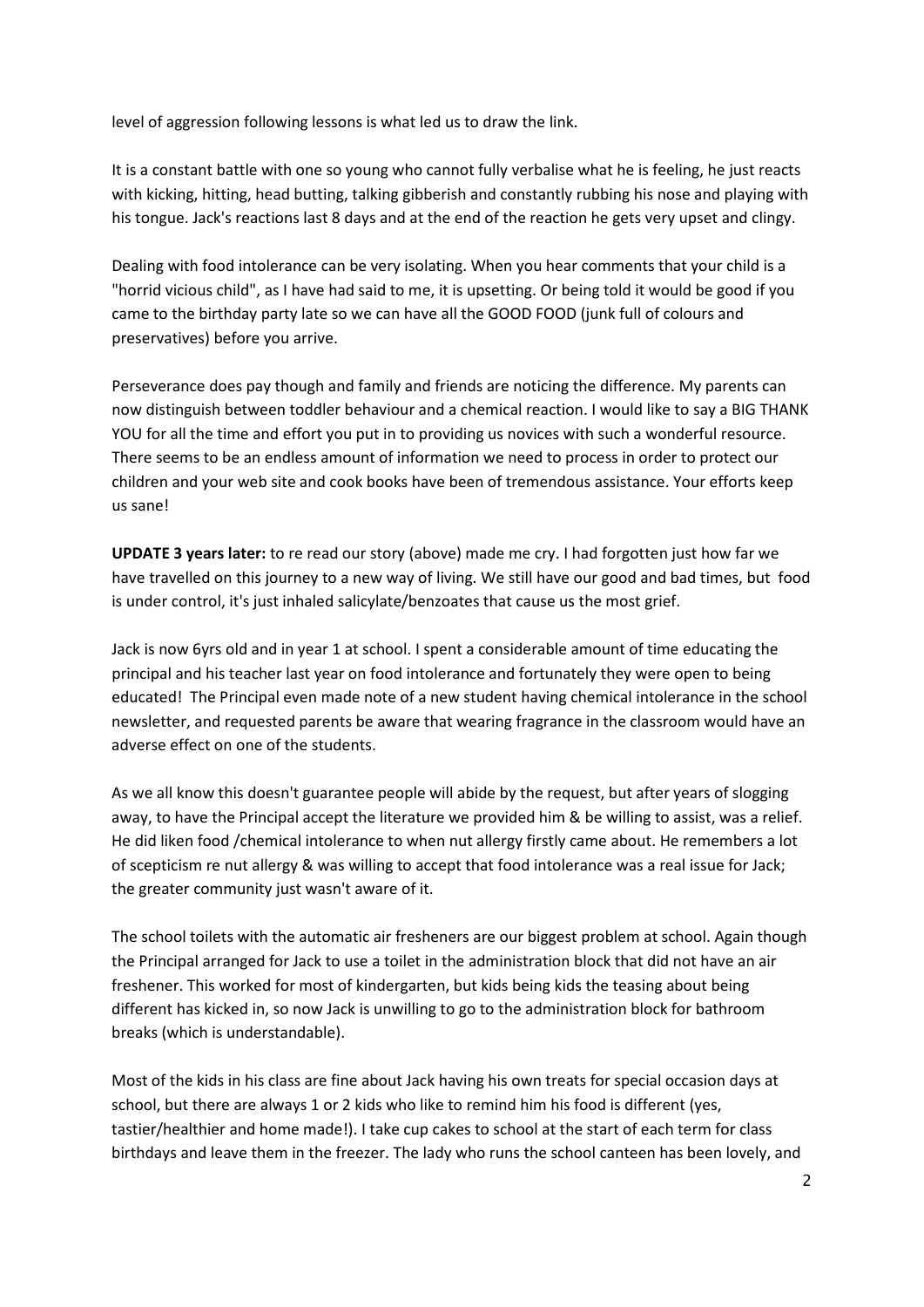lets me take homemade pizza or chicken nuggets in and she heats them up, so Jack can have a lunch order just like the other kids.

On reflection we have been blessed with the staff we have encountered at school. I have gotten quiet good at smuggling my homemade chicken nuggets and French fries into McDonalds birthday parties. I did approach them about re-heating nuggets for me, but food safety standards wont allow them to. Now I heat them just before I leave and travel with a heated medipack in an insulated lunch bag. Then there is another one with an ice brick in it for the homemade ice cream cake!

As I said food is the easy part. Shopping centres, toilets, theatres and hotels are still places we try and not frequent too often. Even going to the Doctors is an issue, with other patients in the waiting room wearing fragrance, the hand sanitisers and air fresheners.

We love our **[Rainbow Air](http://fedup.com.au/information/frequently-asked-questions/perfume-and-chemical-sensitivity-questions#rainbow)** and are no longer scared about staying in hotels. Though I still do spend a lot of time researching establishments that we can access without going through lobbies/foyers and elevators. Caravan parks with cabins or your old fashioned single story motels are safest.

Again Sue, I want to thank you for your tireless efforts in guiding us and reminding us we are not alone. To be honest the bad days can be really bad when trying to calm a child high on chemical overload. It is exhausting. To know others in this forum understand and are experiencing similar is comforting. Those in my circle of friends try and understand, but until you see an outburst first hand, you can't fully understand. - Nicole by email

## See more: **[http://fedup.com.au/information/frequently-asked-questions/perfume-and-chemical](http://fedup.com.au/information/frequently-asked-questions/perfume-and-chemical-sensitivity-questions#rainbow)[sensitivity-questions#rainbow](http://fedup.com.au/information/frequently-asked-questions/perfume-and-chemical-sensitivity-questions#rainbow)**

#### **<http://fedup.com.au/factsheets/support-factsheets/fumes-and-perfumes>**

#### **[1208] Nasal screens work for fragrance sensitivity (July 2013)**

A dietitian put me on a simplified version of the RPAH diet 9 months ago. I'm fine on a very restricted diet, but am finding that fumes (strong flowers and incense) are immediately producing the same symptoms. As a nun, there are times when I can't avoid them. Do you have any experience with nose filters, which I see advertised on the internet (I was looking at the First Defense Nasal Screens). I wondered if they would do the trick, and enable me to be exposed to some fumes without being hit by the ghastly symptoms. It would be great if they work, as I'm currently having to sit outside our part of our Chapel for Mass when the priest uses incense, and I'd much rather be inside. (Even so, I can still smell the fumes in the room almost 24 hours later, and it is affecting my health for the rest of the week brain fog, fatigue and sometimes a migraine too.)

Two months later ... Good news! The nasal screens have worked really well for me. I've been able to try them 5 days in the past week. It took some getting used to putting them on correctly so my breathing wasn't impeded, but I've improved with practice. I have been able to remain at least an hour in a room with incense, strong solvent glue, and even clean the brass with Brasso, all with no ill effects. During that week I had one day when I was exposed to Pledge furniture polish for about 5-10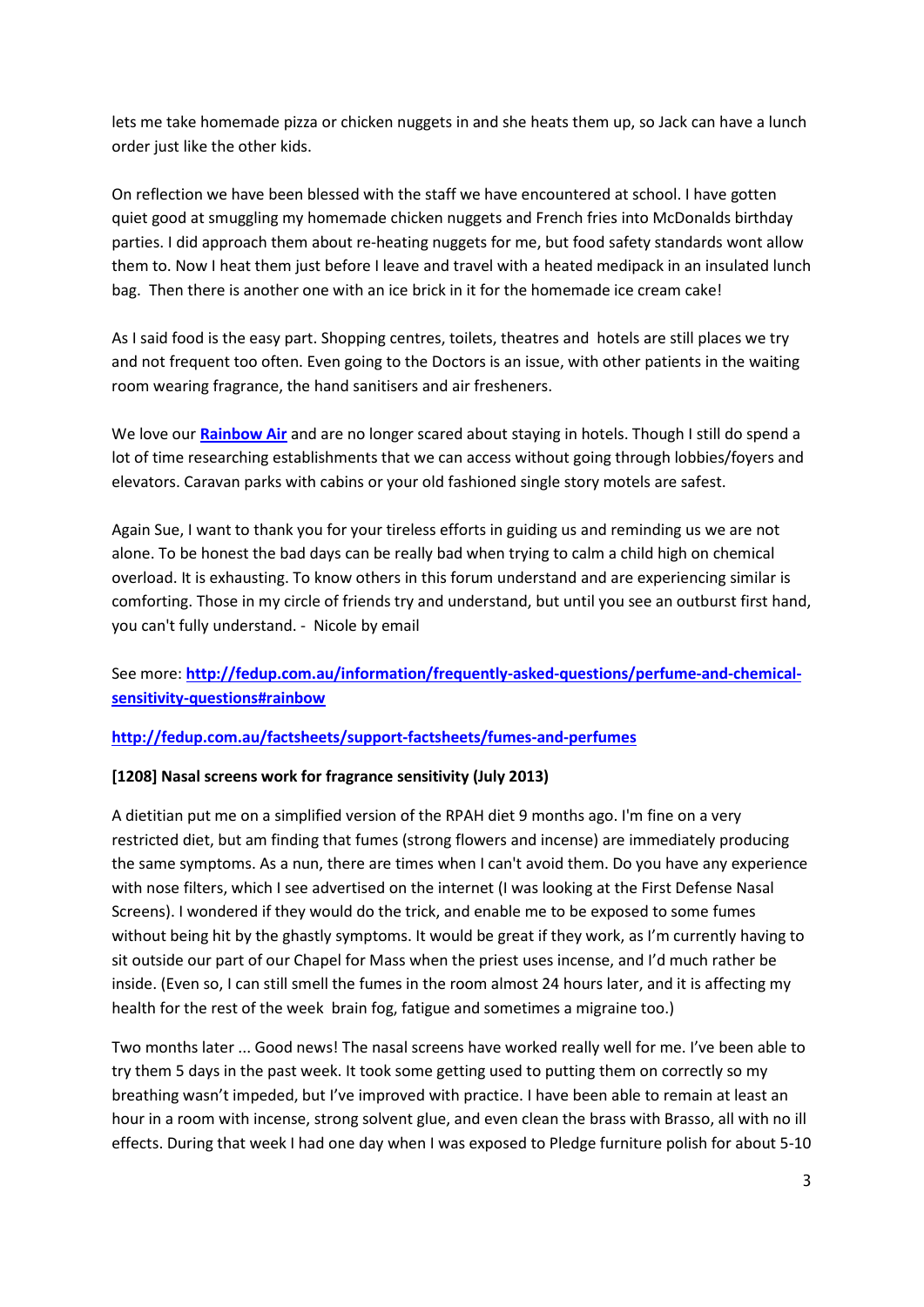minutes and didn't have the nasal screens on. The result? Within minutes I was confused, unable to think clearly, rather irrational, and then wasn't up to doing much for the next day or so.

I'm really delighted with the result. It means I should be able to safely make a trip to an important meeting in Australia, which I was a bit apprehensive about, as the thought of being in a planeload of perfumed bodies didn't exactly please me. If anyone else has a really bad scent sensitivity that is preventing them from doing important things, I would recommend they give the nasal screens a try. The manufacturer said you can actually wear a pair for up to 24 hours I haven't needed to try that, as I can usually control my exposure, but I did have them on for nearly 13 hours one day.

I eventually obtained mine through the US Company, as the Australian Distributor didn't reply to any of my emails. They only took 5 days to get to me in NZ, so that was fine. - by email, NZ

#### **[1041] 319: Serious breathing difficulties due to 319 TBHQ (from submission to FSANZ 2006)**

I have always been sensitive to perfumes and cleaning products. Until I was 27, the worst allergy that I had suffered was to hair dye which resulted in an all over body rash and swollen lymph glands.

Then about two years ago I had an allergic reaction to some potato chips. This reaction caused my tongue to swell and slight breathing difficulties. However the swelling went down and my breathing went back to normal with antihistamines. Originally I suspected that flavour enhancers were responsible for my reactions. However I have since eaten food with these additives and have not had any reactions. I began avoiding dairy products believing that I had had an allergic reaction to some milk powder in flavouring on the chips. Following this incident, maybe a few weeks later, I went out to lunch with a work colleague to a fast food restaurant and ordered the chilli. As I was still under the impression it was dairy at this point, I felt it was a safe choice. However about 15 minutes after I had finished eating, I started to have difficulty breathing. This was a feeling of a tightening throat and heavy chest. I took antihistamines and could tell that it was not working. So I was driven to a doctor straight away. The doctor almost immediately gave me adrenaline. With this my breathing returned to normal and I was taken to hospital for observation overnight.

As a result of this reaction I was sent to see an immunologist. After discussing my reactions and having skin prick tests done for "standard" allergens (which were all negative), I was instructed to keep a food diary and cross reference the food ingredients that were in my "bad' foods to see if a process of elimination could determine the allergen that had given me my reactions. My immunologist contacted the fast food restaurant to obtain the recipe for me, so that I could begin to eliminate ingredients that had not caused my reaction.

The result was two food additives: 319 (in the oil the potato chips were cooked in) and 385 a preservative used in the beans of the chilli. My immunologist had never come across anyone with this type of reaction to 319 or 385, but agreed with my food diary analysis. Since I discovered this I read the label of everything that I eat. Unfortunately I have had one more serious reaction to food additive 319, due to a misunderstanding between myself and a relative who used oil with additive 319 to cook otherwise additive-free fresh meat. So I now avoid foods (mainly oils and foods cooked in oils) with these additives and have not had a reaction since. My sensitivity to perfumes and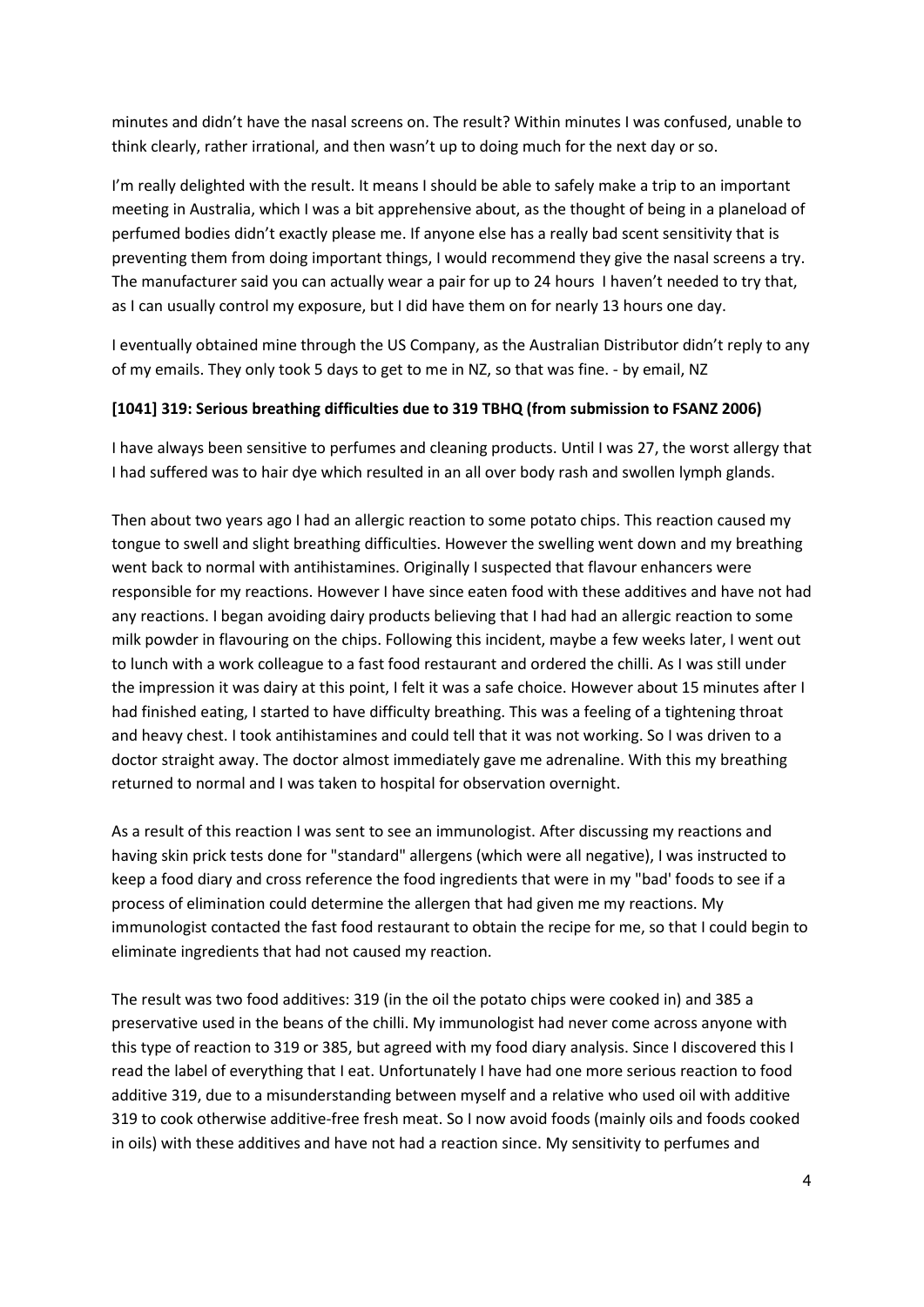cleaning products has become worse since the development of my allergy. My sensitivity to perfumes and cleaning products has become worse since the development of my allergy and I was warned that since my allergy developed as an adult that there may be other additives that I can become sensitive/allergic too. – Caroline, by email (Presumably the original allergy to a hair dye was to 319 TBHQ, see LaCoz reference in **[320 Synthetic Antioxidants Factsheet](http://fedup.com.au/factsheets/additive-and-natural-chemical-factsheets/320-bha-a-other-antioxidants)**)

#### **[1023] Victoria's CFS & perfume sensitivity story (May 2011) COURAGE AWARD**

My daughter Victoria is now 13 years old. When she was five she became very unwell with a gastro bug and was quite ill for three weeks (vomiting, diarrhoea, nausea). The sensation of nausea did not go away after she recovered. After some weeks we were referred to a paediatrician who diagnosed nervous dyspepsia. I knew this was not right and asked to be referred to a gastroenterologist. The GP reluctantly did so. The paed gastro specialist did an endoscopy and found a helicobacter ulcer which was then treated with antibiotics. Unfortunately the nausea remained, and diarrhoea started to become more of problem.

We were referred to a dietitian who dealt with intolerances and followed her elimination diet to the letter with very little improvement. I understand now that this dietitian's diet was quite relaxed and included many foods in the moderate category (yoghurt, mangoes, just ripe bananas, Colby cheese etc). We abandoned the diet after three months and just ate home-cooked plainish food with no artificial additives (this did include a range of organic fruit and veg).

For the next six or so years we battled with Victoria's health. The tummy problems continued (nausea, diarrhoea). Her immune system was poor (she caught everything going around). She was irritable, impatient and not affectionate. She constantly had dark circles under her eyes. And then about three years ago she began to suffer frequent headaches mainly sinus ones. She was just never well.

We went everywhere and did everything to try to help her (blood tests, acupuncturist, paediatric allergist, naturopath, eye tests, physiotherapist, ear/nose/throat specialist you name it we did it with no improvement).

Now it is relevant to talk about myself for a moment. For 20 years I have had turns where after eating out I would become really unwell. This was usually at a restaurant. First I get nausea, then feel faint and break out in a cold sweat followed by vomiting or diarrhoea or both. Sometimes I do actually faint. Even though we had not had any success with the early (relaxed) elimination diet I did learn about food chemicals at this time, and realised that it was ultra high-amine foods that I was reacting to (e.g. camembert cheese followed by aged beef with wine gravy etc).

Now cut back to mid last year one evening I prepared a meal of very fresh roast organic chicken (with skin) and homemade gravy, potatoes, broccoli, cauliflower and peas. After eating some of her meal, Victoria had a similar reaction to the ones I described above. This was the first time she had had the same type of turn as me. I recognised that this meal was high in amines (but not too high for me) and realised that amines were a problem for her.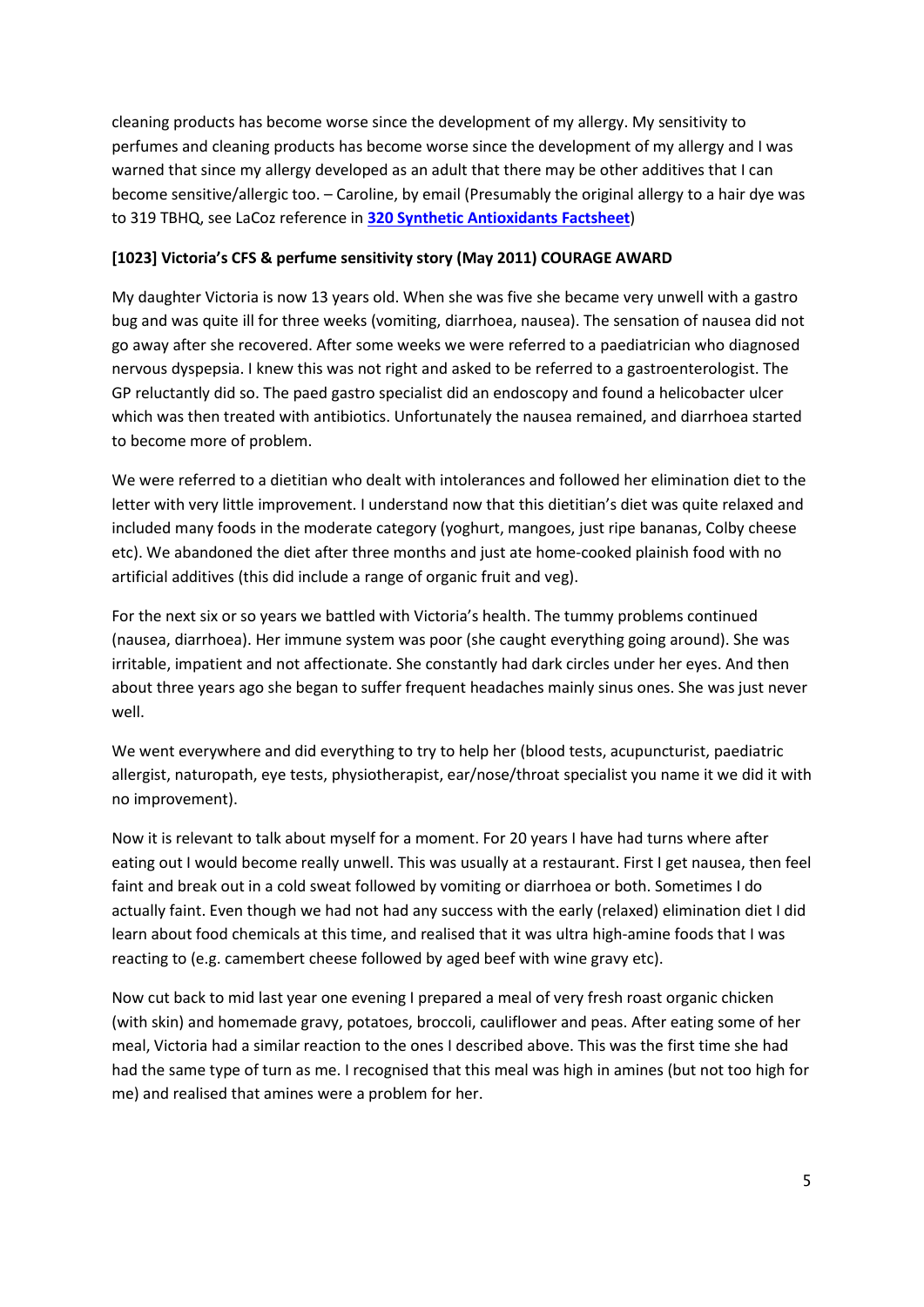So then I read your books and went to a new dietitian (dealing with intolerances) and discovered that Victoria needs to eat a diet low in all food chemicals. If she does stay absolutely strict she is reasonably well. The nausea problem has reduced dramatically, as has the diarrhoea. She is less irritable and more affectionate. Her headaches have reduced. Her immunity is better. We have seen a real improvement!

Her diet is very limited. (Unfortunately, she is also intolerant to raffinose, so she can't even eat all the vegies in the low category!) We have to get our meat from a butcher who phones me the day the beef arrives from the abattoir, and I go that day and buy (and freeze) meat for the next month. She is very sensitive.

Victoria's sinus headache problem is certainly affected by food chemicals - it has improved quite a lot on the elimination diet, but a whole range of environmental allergens seem to trigger it too. The grass being cut affects her. Walking through the detergent isle in the supermarket affects her. The smell of perfume and cosmetics affects her. Household chemicals affect her. Some particular irritants:

- Hairspray and other spray-on hair products: She feels an urgent need to remove herself from the smell of these products. She feels she can taste them and they cause her a serious headache. We can't go to a normal hairdressing salon - she says they are toxic. We have our hair cut at a home salon and the hairdresser doesnt use any products on us.
- Dust: she is aware of dust if it is around and finds it unpleasant because it irritates her nose, but it is not until later that she develops a sinus headache. These headaches can be quite bad and last for many days.
- Perfumes/aromatherapy scents: these smells are all really distasteful to her. She feels nauseous and headachy in environments that are scented. She has a strong feeling that she needs to leave.
- Garden smells and pollens: she is very aware of them they make her nose feel sneezy and occasionally she develops a headache.
- The smell of clothes washing detergent and other cleaners are most distasteful to Victoria. The skin on her face flushes and feels irritated, and she develops a headache if exposed to the smell for more than a couple of minutes. For washing sheets and pillow cases I often just use a hot water cycle with no detergent and dry them in the sun. They look and smell clean to us. For washing clothes I use the skin care cycle on our machine which uses more water and does an extra rinse, and just use a little OMO Sensitive or Earth Choice Sensitive. Once again, things come out clean, even with less detergent. We can't detect a fragrance after washing and drying in the sun.
- If we happen to wear a garment that has been washed in normal fragrant powder for whatever reason, we both feel unwell and get a headache. I developed a very severe headache that lasted for days once (years ago) as I had lent a shirt to someone and they returned it after washing it in normal detergent and using Fabulon during the ironing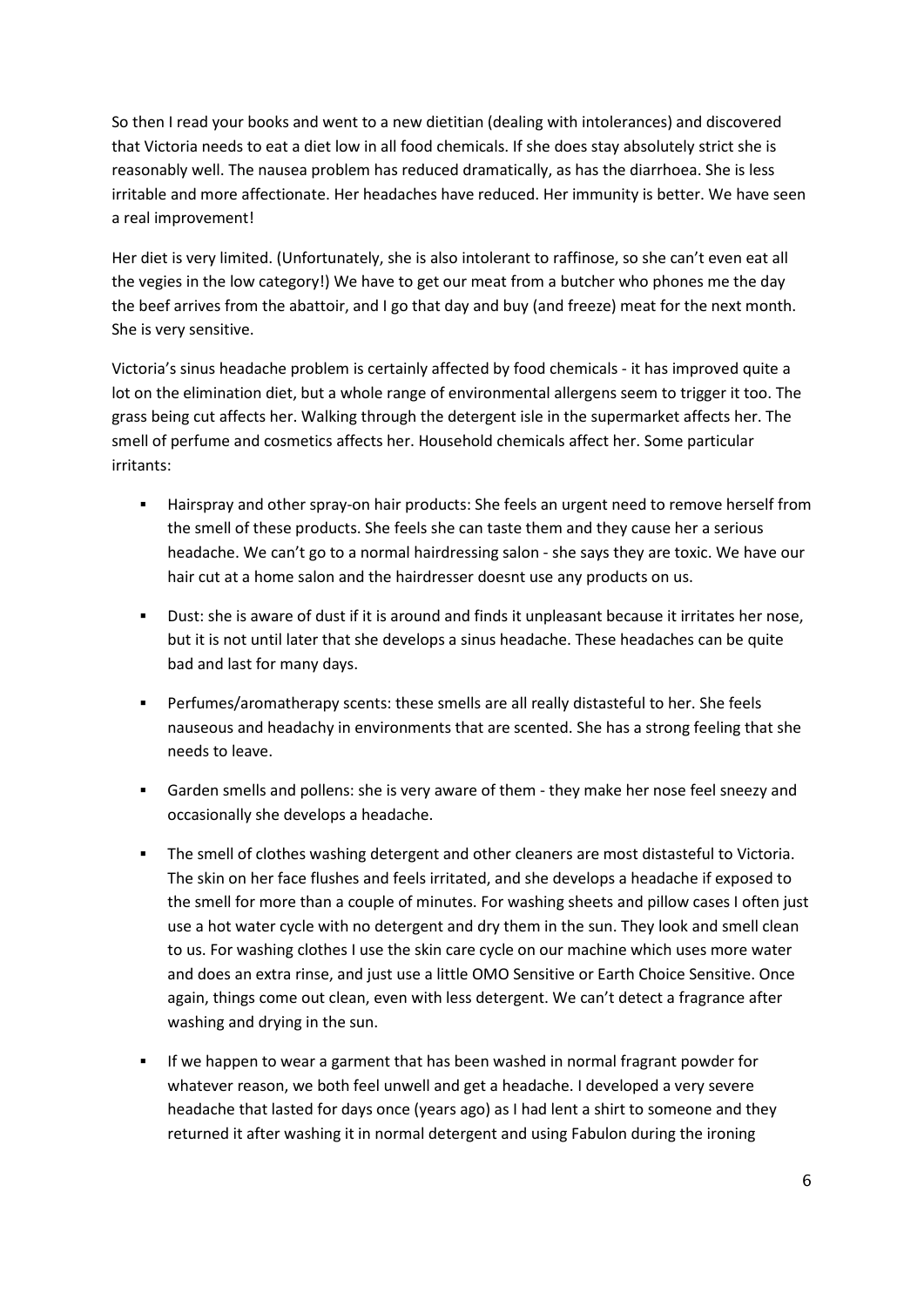process. I foolishly wore it to work and became so unwell and dizzy that I had to go home sick! We ourselves use Mitchum unscented deodorant, QV non soap alternative, Bod ultrasensitive fragrance free shampoo and conditioner purchased online from Biome or Simple shampoo and Conditioner ordered in by our local pharmacy.

- Victoria notices and dislikes the smell of petrol, cigarette smoke and basically anything else with a strong smell.
- Oppressive humid weather gives Victoria (and her grandmother) a sinus headache.

I suffer from sinus headaches too, and all of the above affect me, but I am not nearly as sensitive. Victoria and I both have a fantastic sense of smell. We can both smell cigarette smoke from a neighbour smoking in his back yard four big house blocks away. We are both super sensitive to food smells as well, especially protein foods (which of course comes in very handy with catering for an amine responder!)

One of the many specialists we have taken Victoria to is a paediatric allergist. She took one look at Victoria and commented that she looked like an allergy sufferer. She noticed (amongst other things) the dark circles under Victoria's eyes and a wrinkle or line across her nose that indicated constant rubbing of her nose. Victoria was tested for a wide range of commons allergens, but the skin prick tests did not reveal allergy. The specialist said that she was surprised, and recommended Victoria use a saline nasal spray (which she does) and use antihistamines when needed as she may be allergic to things other than what she was tested for.

The whole body load issue is certainly relevant for Victoria. How badly she responds to irritating food and smells certainly varies according to the load on her body school stress, PMT, illness etc. She is definitely doing better on a diet of all low chemical foods, but it does not take much to upset her balance.

When Victoria is not doing well she feels overstimulated very easily by light, noise, smells (of course) and other stimulants. She also has poor volume control at such times, even though she is usually a quiet girl. Another recurring problem is urinary tract irritation not pain or burning just a constant feeling of needing to dash to the loo.

I have two other things I wanted to mention (for what they are worth):

- Victoria is gifted. She was accelerated a whole grade in primary school and excels academically. I nearly choked on my tea when I read in one of your books that we 'should not blame bad behaviour on giftedness' - I had been blaming her prickliness, impatience and irritability with others on giftedness to some degree.
- We have very recently discovered that Victoria's blood levels of Vitamin D are in the normal range (55), but only barely. Our dietitian (from the failsafe list) says that in her opinion the bare minimum should be 75 and we should be aiming for 100. She says that recent overseas research indicates that there is a link between intolerances and low vitamin D levels. We are trying to get Victoria into the sun for safe periods every day to improve this, and will test again in 3 months …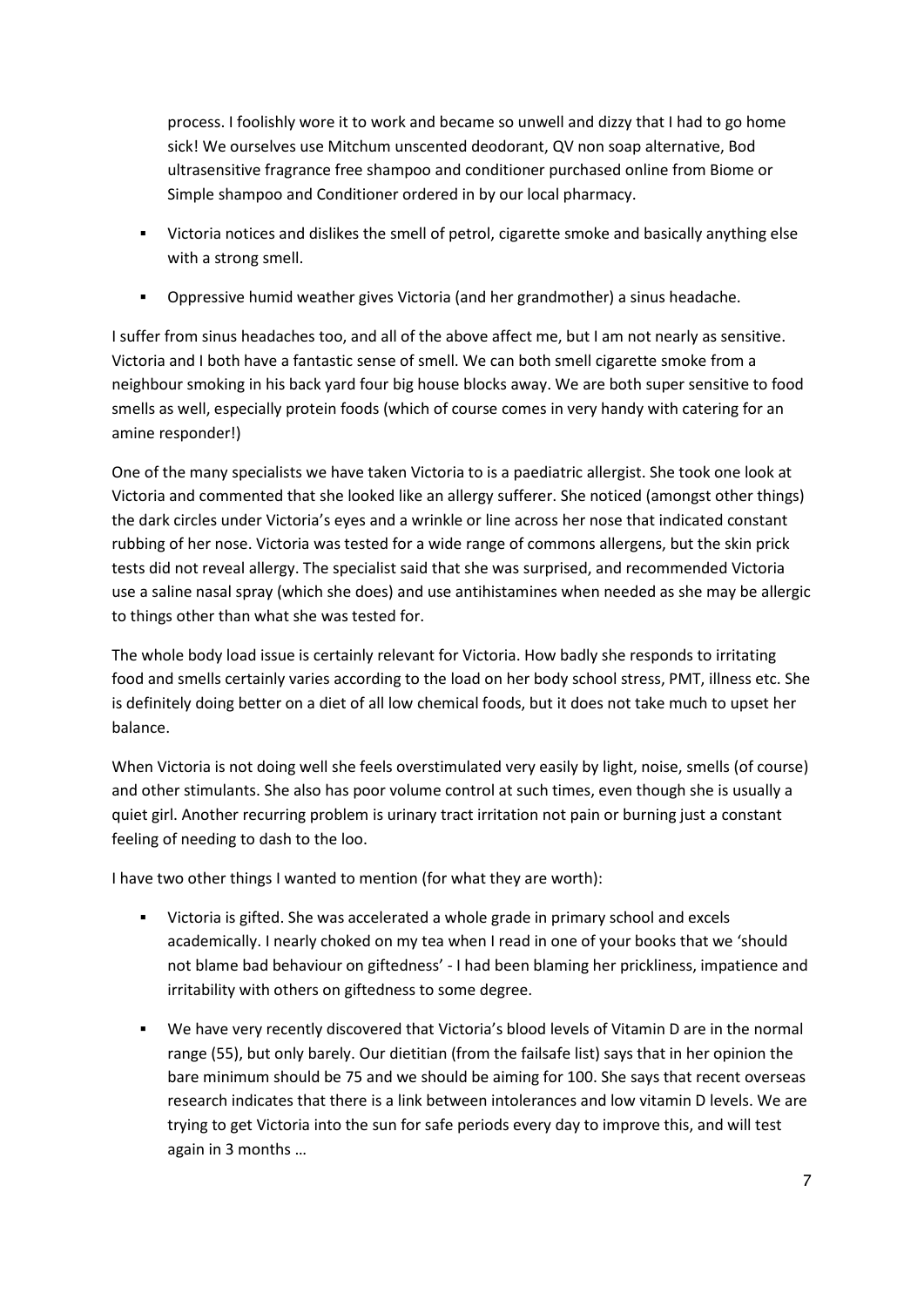Update 3 months later: We have actually been faring better over the last month or so. We had a retest for vitamin D levels and to our surprise discovered that despite trying to increase sun-exposure, Victoria's levels were still at the low-normal level of 55 (normal range is 50-300). Our dietitian had suggested previously that we should aim for higher than 100. So I decided to try a failsafe vitamin D capsule. I don't know if that has helped, or it is just a co-incidence, but after a couple of weeks Victoria seems to be back to faring quite well on the low-chemical diet. I am cautiously optimistic.

What a long story - and this is only a small part of it! Thanks very much for your wonderful work. Your books and website are fantastic. I am very grateful. - Carol, by email

# **[1008] Fragrance: Our sensitivity to perfumes and fragranced products (March 2011) COURAGE AWARD**

I've become increasing sensitive to perfumes and fragrances. For me it triggers an intense, immediate burning headache, dizziness, nausea, and a reflexive instinct to want to get away. The longer I'm exposed to the smell, I find it hard to look up, hard to make eye contact with people, my heart rate speeds up and I feel hot and a bit shivery. I feel like I have to keep an eye on the ground to know where it is, have trouble telling where objects are around me, and kind of lose my sense of where I am in space.

Background noise seems to become louder as well, and I feel a rising panic and need to escape. I had a 'brain episode' about 3-4 yrs ago, some kind of massive seizure that had symptoms similar to a stroke. Since then, my problems with perfumes have increased dramatically, though I think I've always had a slight problem with scents. In March 2009 I was prescribed Methotrexate (an immunosuppressant) as my psoriasis had become so severe it almost landed me in hospital with a lifethreatening version. This has side effects of nausea, vomiting, diarrhoea and dizziness, which have gradually lessened over time, but still rear up at least a couple of times each week. Since being on this drug I find it particularly difficult to cope with perfumes. From what my two ASD boys have been able to tell me, I think their responses are fairly similar, but they have difficulty describing the sensations, and they tend to go into Autistic withdrawal / blocking behaviours.

A couple of weeks ago we took the boys to a cinema to watch Despicable Me. A teenage girl entered with a small group of friends and sat in the row in front of us. The perfume smell was so strong I had to shift the four of us back 3 rows to escape it, and still left the cinema with a headache.

The worst places for the boys and I to enter are public toilets with automatic fragrance sprayers. One was introduced to our local shopping centre, and we were caught unawares. I sat down on the toilet, and was suddenly sprayed by a fountain of this horrible scent – it triggered of a bout of vomiting which meant I was stuck in there with the scent. When I finally escaped, I found that hubby had encountered the same problem on taking the boys into the Men's toilet. The elder was biting his hands and pulling his hair, and the younger was bouncing and squirming uncontrollably. We abandoned the idea of grocery shopping and went home to recover. Now we make sure we go to the toilet at home before we leave.

Windex and whiteboard cleaning spray have an appalling effect on my elder son, trigger out of control behaviours, self harm, high temperatures, headaches, vomiting and diarrhoea. Perfumes and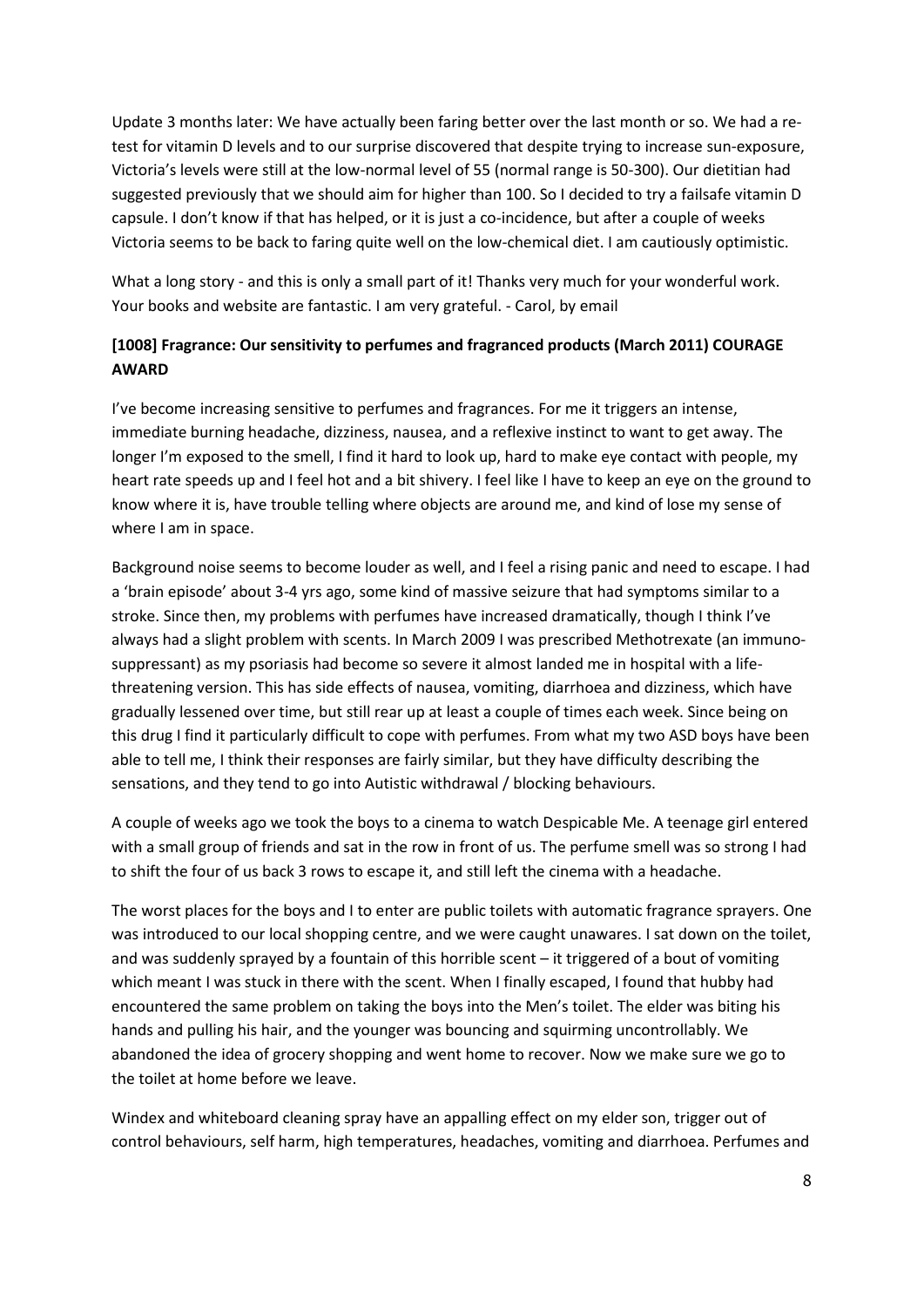body sprays such as Impulse are awful, incense sticks are a nightmare, car and toilet deodorizing products are the worst, possibly due to the confined, airless space. – by email

# **[1007] Fragrance: Angry, tantrumy boy punching himself in the head due to airfreshener (March 2011)**

A couple of months ago I decided to put an airfreshener in my 6 yo autistic's room because it smelt like urine due to him wetting the bed a lot. The next day he turned from a calm placid little boy to an angry, tantrumy boy who would constantly punch himself in the head causing big bruises, crying and screaming like there was something in his head and he couldn't get it out. He also didn't sleep much while the air freshener was in his room. It took two days to figure out what I had done to my beautiful boy and once I removed the offender and aired his room out naturally, within a 2-3 hour period he was his calm self again. I hope this can help someone. - Jackie, by email

#### **[898] Wow!!!! sums up effects of diet on tics (February 2010)**

(At the start) We have an appointment with your recommended dietitian in 2 weeks, which can't come quick enough. Our 9-year-old son has had (with hindsight) intermittent tics for the last couple of years. Last weekend he was so agitated and had particularly bad tics which seemed to follow him having an ice cone with some terrible colouring/flavouring over it which someone bought him with the best intentions! Traditionally, we have always had plenty of fruit and veg and I think has contributed also. A trip to the GP resulted in being told they were habits which we should ignore and if they hadn't gone in 2 months to go back.

So, we started failsafe last weekend and are now on day 7 having had him off school with a cough, cold and generally irritable. Things improved loads today until a friend of his gave him a starburst earlier this evening at the village movies and within an hour at the most he was incredibly twitchy...is it possible for him to have such an immediate reaction to something?..then improve within a couple of hours?

We have gone through thoughts of Tourette's syndrome, some of the symptoms he seems to have sniffing, twitching, vocal tics, though the GP said this was unlikely ... he was definitely agitated tonight though we don't know if it was due to the noise / busyness of the place or could have been the starburst. His favourite foods are orange juice, olives, mushrooms, salami all of which have been eliminated, and we are thinking salicylates maybe the culprit ...

**(12 days later)** Just a quick update on things, it's been an interesting week! Our son's tics had been improving, but he had a terrible cough and kept spiking temps so he is now on antibiotics for a chest infection, and is improving cough/temp wise but his tics seem to have really worsened again. Looking at the ingredients on his meds, it's reassuring to think we are on the right track. We have managed to stick to the elimination diet and he has been really good at chomping his sprouts etc ... not enthusiastically ... but eating them!

**(After 5 weeks)** Thought it time I put an email together to update you on our son's progress !... wow!!!! sums it up nicely! We have been to see the dietitian twice now and are fine tuning our failsafe eating. I would say he is 80% improved, hardly any physical tics, occasional vocals and bed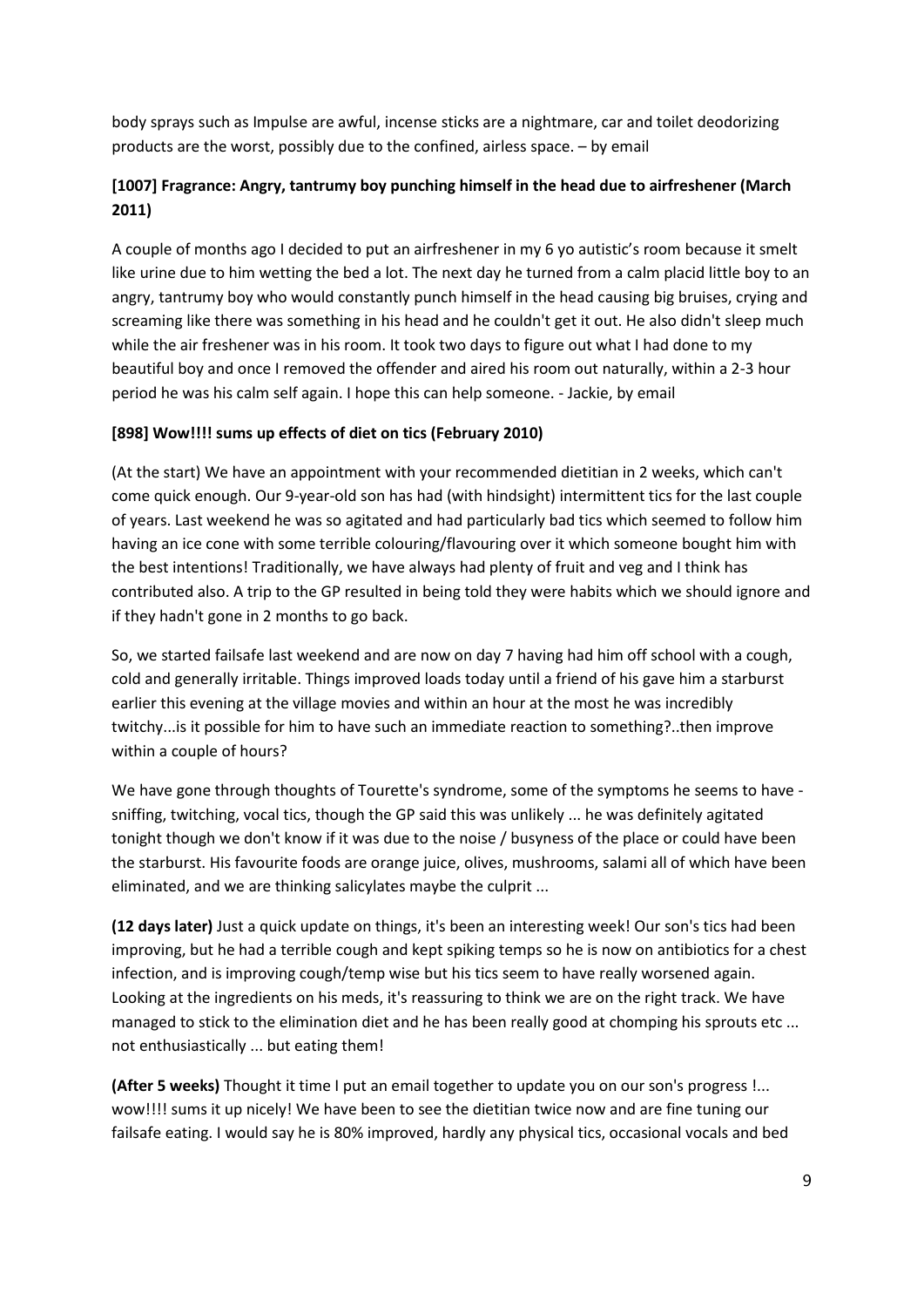wetting is still a problem but we are hoping with the fine tuning we may be able to help that. He is more focused on homework, even doing extra to catch up!! It has been a revelation and continues to be so, my husband has lost weight (it needed to go!)and his BP has dropped to normal limits so everyone is better all round.

**(After 6 months)** Another update! Things all went a bit off track a few months ago and I think the pressure of everything all got a bit too much, especially for our son. However, with the relapse in diet the tics returned and so we have gone failsafe again but without the pressure and fuss this time. Meals out and parties are relaxed and he can have whatever is on offer! Most of the time we are failsafe at home without anyone really realising it ... it has become a way of life! Plus the tics have disappeared which is reassuring to know that we are doing the right thing. Another trigger we are almost 100% sure of is scented candles, we had one of these in the lounge around the time of the return of the tics!

I cannot thank you enough for all the info you and Sue have put together, your books and Friendly Food have to be the most well thumbed books in our house! – Amanda, by email.

#### **[804] Fragrance free spray on deodorant for fussy hubby makes a difference (June 2009)**

Just a quick note to say thanks! I react very badly to any synthetic style fragrances and hubby refuses to use a roll on. My pharmacy ordered in the QV unscented spray deodorant you recommended and fussy hubby has used it no problems. I also bought the Schick sensitive shave gel (unscented) that was mentioned in the newsletter (Big W stocks it). No more headaches, watery eyes and sneezing for me in the morning now. WooHoo! – Danielle, by email

#### **[799] Warning: Perfumes in masks for kids' anaesthetics (June 2009)**

I work in an operating theatre. One day last week we had a few kids on the list and I asked what the awful smell was. The result after process of elimination was, it was the oxygen masks. It seems that the kid size oxygen masks now come scented. I'm referring to the masks they hold over the face as the patient is going to sleep. I asked why they are scented and apparently it's supposed to be less stressful for the kid if it can smell something nice.

SO, to the parents of kids that are sensitive to smells, make sure you ask the anaesthetist about the masks if your child needs an operation. I don't know if we've still got unscented ones, I couldn't find any (but that doesn't mean anything). I made a point of letting them know it could cause major issues for kids with problems and all I could get as a response was, "but it's non allergenic". AARRGGGHHHH!! We've got cherry and strawberry, which don't really smell like they should. - Jane, by email (Like the fruit they represent, strong fruit flavoured perfumes will be high in salicylates).

## **[700] One-liners (November 2008)**

• I recently brought some 'Pledge Grab it Orange Citrus scent' use-once dusting cloths because I couldn't find the unscented ones, and I didn't think these would be too bad, but they were. Very strong smelling and gave me a headache. I should have just stuck with the wet dishcloth for dusting. – by email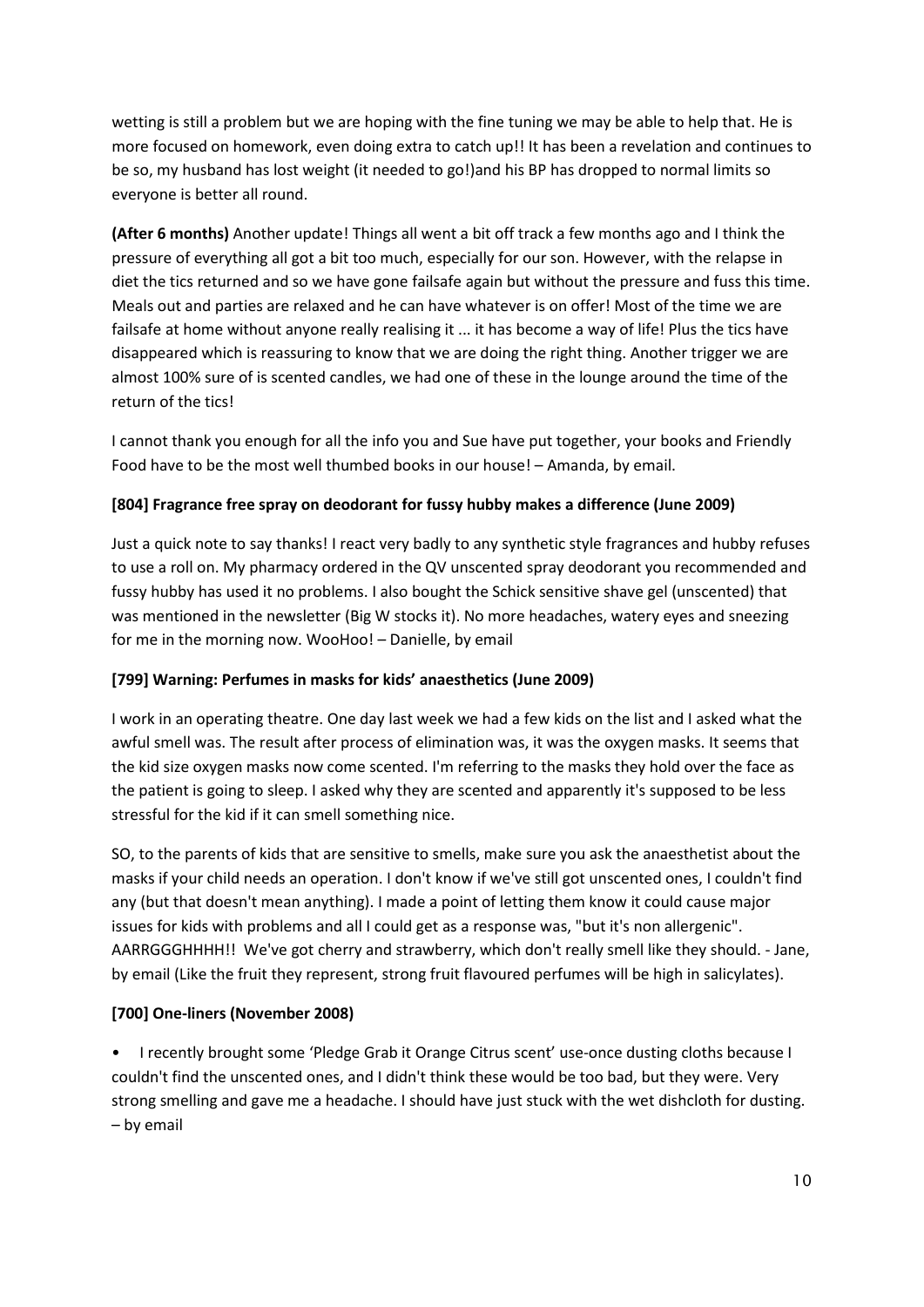#### **[633] Severe eczema related to salicylates and fragrance (February 2008)**

I posted very early on when this site first started with my son's story of very severe eczema (on the soles of his feet) which took three months to clear, and was related to salicylates. We started Failsafe though because of behavioural problems and had the added bonus of the eczema clearing up completely. He also reacts badly to heavy chemical fumes such as chlorine, ammonia etc (airborne salicylates).

Anyhow, recently he had a major behavioural reaction, I was absolutely sure it was not food related. He was attending Vacation Care at the time. Recently he came home and just happened to mention that one of the ladies had sprayed something on the table he was sitting at, and when he asked what it was, was told 'Don't worry Chris, it won't kill you' (grrrr from me - what if he had been asthmatic?). Anyhow I decided to investigate this, as I could find no food reason for the deterioration of his behaviour.

Turned out that they had been spraying Dettol (or something that smells very similar) on the lunch tables, and regularly spraying air fresheners. (I have since talked to them and they now make sure he is nowhere near when they are spraying stuff around, and he has been fine since).

Anyway, that was the same time he started complaining that his feet were sore - I checked and there was eczema on the soles of his feet again (first time in two years of being Failsafe). Just thought this might be helpful to some out there! It can be more than food! – Jenny, NT

#### **[632] Affected by fragrances – 4 reports (February 2008)**

Fragrances have been my bugbear for years, and I find if I go anywhere where there are fragrances, I am usually 'unwell' for 2 - 3 days afterward depending on the length of time of exposure. As a consequence, I try to avoid doing my shopping myself, and also avoid attending church in the hot weather, as this increases the effects of the fragrances in the air. – Merryn, Vic

When I was a child I used to be unreasonably uncomfortable when in the hairdresser, and could not handle being around people with strong deodorant or aftershave or perfume, and I still can't. - Michael (now 25), NSW

I always get a rash from perfumes but never suspected that perfume could be the cause of my headaches too, until I read your website. - Marilyn, Qld

I read in your newsletter about a mum who has trouble with her kids when she enters shops and toilets – in the past I have bought various 'Impulse' type body sprays, and within a few minutes I feel anxious and very touchy. – Michelle, by email

#### **[531] ODD reaction to spring flowers and Floriade (January 2007)**

A reply to the question in newsletter #50: my oppositionally defiant amine-sensitive daughter is having a hard time at the moment and I am wondering if it might be due to spring flowers?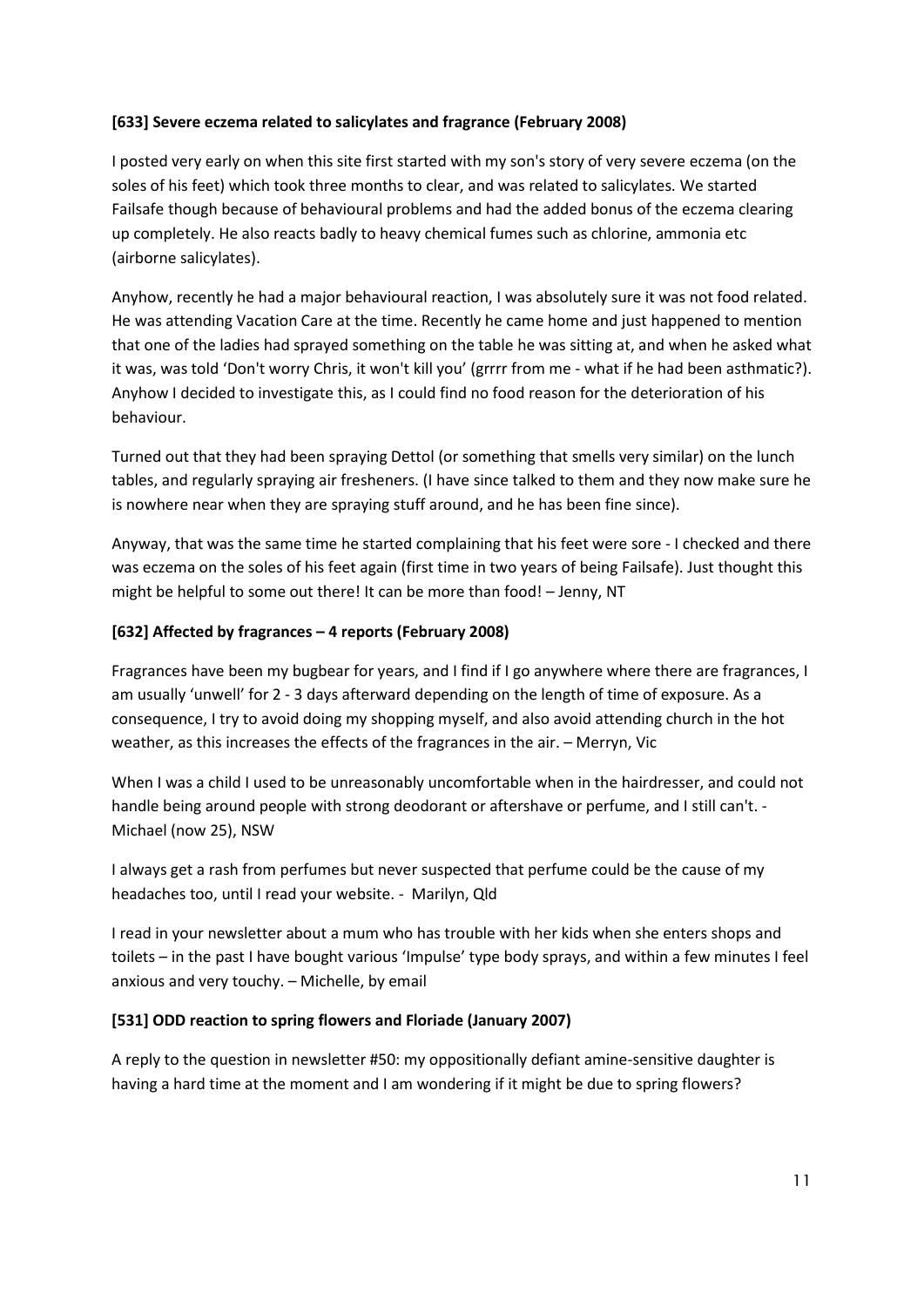The question about ODD and spring flowers in the last newsletter rang a bell with me. My daughter Louse also gets really cranky and her ODD symptoms worsen during the period when all the wattle begins to flower, and then in early spring when the flowers start to bloom in abundance. Unfortunately, this also happens to be the exact time when she has to be most in control of her temper and emotions due to her Irish dancing commitments - the state and national championships.

This year was particularly bad - there seem to be so many more wattle trees around here now, and they started blooming at the start of July. Louise was extremely bad-tempered - her quality of schoolwork declined, her spelling declined (even though she is now a voracious reader) to the point of going backwards, maths dropped back to grade 3 level (age-wise, she is year 8) and there have been many arguments and temper tantrums with all family members. It got to the point where I was beginning to doubt my sanity! and also, whether she was sneaking non-failsafe food from other sources - but I know my friends wouldn't give her anything unsafe, and her friends just don't like her behaviour when she deviates from the diet, so that wasn't a factor.

I was thinking that the culprit might be pollens. It was totally validated when we went to Canberra in the last week of September for the Australian Championships. One word – FLORIADE - Canberra's flower festival. Yee-hah. All that pollen in one convenient location! Louise's dancing was shocking during practices, she argued with her friends over the dancing (SHE wasn't making mistakes, EVERYONE else was), arguing with her teacher (who she loves), crying, picking fights, "I wish I'd die, then everybody would be happy, because nobody wants me around" - I'm sure you can imagine the rest!!!

It's getting better now, I've cracked down on a few infractions, and she is asking her friends not to spray their deodorant near her (and at dancing, spraying deodorant, hair-spray or perfume inside the hall is now banned) and she's taking a claratyne daily to help with the pollens. She's definitely a reactor when it comes to pollens and spring! – reader, Vic

#### **[410] Thank you so much for giving us our darling little man to us (May 2006)**

I was lucky enough to come and see you talk recently. Our son is nearly 8 years old and I reckon for 7 of those years he has been very hard to handle, episodes involving throwing things at me, chasing me, yelling, getting so upset he would go blue and lose his breath. We have taken him off a lot of foods you recommend not to give your children, and his behaviour improved, episodes consisted of whingeing or crying for 10 minutes instead of hours. Since seeing your talk, we have cut out a lot more foods, and I have stopped using my beloved Red Door perfume, within a week we have seen an amazingly different child, he now sits with us, not hyperactive, yes mum, no mum. I said to my husband I am overwhelmed as for the past 7 years I have known a naughtier child. We both want to thank you so much for giving us our darling little man to us. We have the opportunity to give him a better way of feeling and acting, it is all to you, although I miss my perfume, I have now given it to my mum and my husband and I are enjoying some special days with our child. We now only feed him fresh foods - no processed foods, home made cooking for school lunches. Thank you so very much parent, Victoria.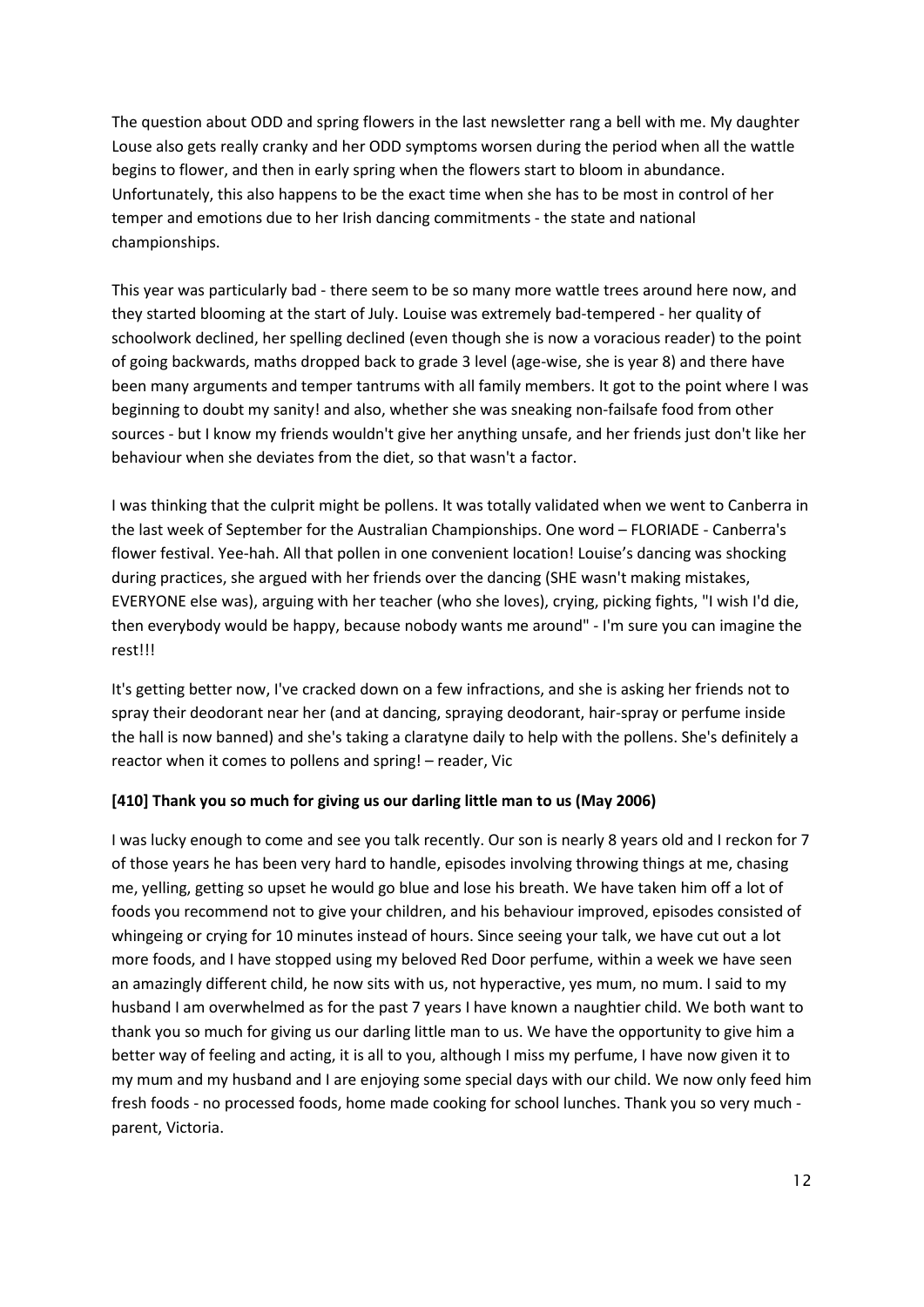#### **[353] Sensitivity to perfumes, jasmine and basmati rice (Nov 2004)**

Have just discovered your website and it's a great relief to find out that I am not the only adult in the world to have sensitivities (specifically fumes and especially perfumes - solved by getting off buses, changing carriages or seats in trains, changing seats in cinemas and theatres; food additives – and the ubiquitous jasmine and basmati rice - solved by avoiding all Thai/Indian and some other Asian eateries and even some coffee shops and restaurants.) It's been too long a time whereby nonsufferers usually laugh at my "discomfort" and disbelieve: "you're making it up - it's your imagination!" Thank you. - by email

#### **[325] Autism - on or off-diet during assessment? Readers' opinions, please (April 2004)**

My autistic son has been on the diet strictly now for nearly 2 years. He looks terrific and is very healthy with only a very mild sniffle since going failsafe.

He starts pre-primary school this year. It is the school where he went to kindy last year so they are very aware of his requirements such as: no hairspray, aerosol deodorants, perfume etc and are using enjo gloves in the classroom to avoid any chemical being used during the day. Big relief.

We have a five-month wait for the formal disability services assessment to obtain aids for school. I don't know whether to take him off the diet for the period of the assessment. On the diet, although excellent, autistic signs are still evident, for example: no eye contact, no imaginary play, everything is black or white, no flexibility etc. If we take him off the diet we get a severe reduction in speech, tantrums, aggression, argumentative, rashes, red ears, hypersensitivity to noise, dislike of being touched and the list continues.

I am an avid failsafer and can't now imagine life without failsafe (my son has failed all challenges on a number of occasions and is also intolerant to airborne salicylates). Could I have input from other failsafe mothers on what they think would be best during the assessment? - reader, WA.

## **[260] CFS and failsafe (June 2003)**

A bad case of Glandular Fever triggered my CFS, which resulted in two miserable years of bouncing from one medical practitioner to another trying western medicine and other alternatives such as acupuncture. The responses were often unsympathetic and showed a complete lack of understanding about the condition.

It was through a recommendation from the CFS society in Melbourne that I saw a failsafe allergist.

It took nearly three months on a very strict elimination diet before I felt my old self again and the glands in my neck no longer felt like golf balls. It wasn't long after the three months that I was back working in the outdoors. With hindsight the recovery was remarkable after spending so long with little to no energy.

The nature of my work made it very difficult for me to effectively reintroduce all foods so I am still unsure of all the chemicals that affect me. However, MSG is a shocker!! as are most preservatives. When I start feeling the CFS symptoms coming back I put myself back on failsafe.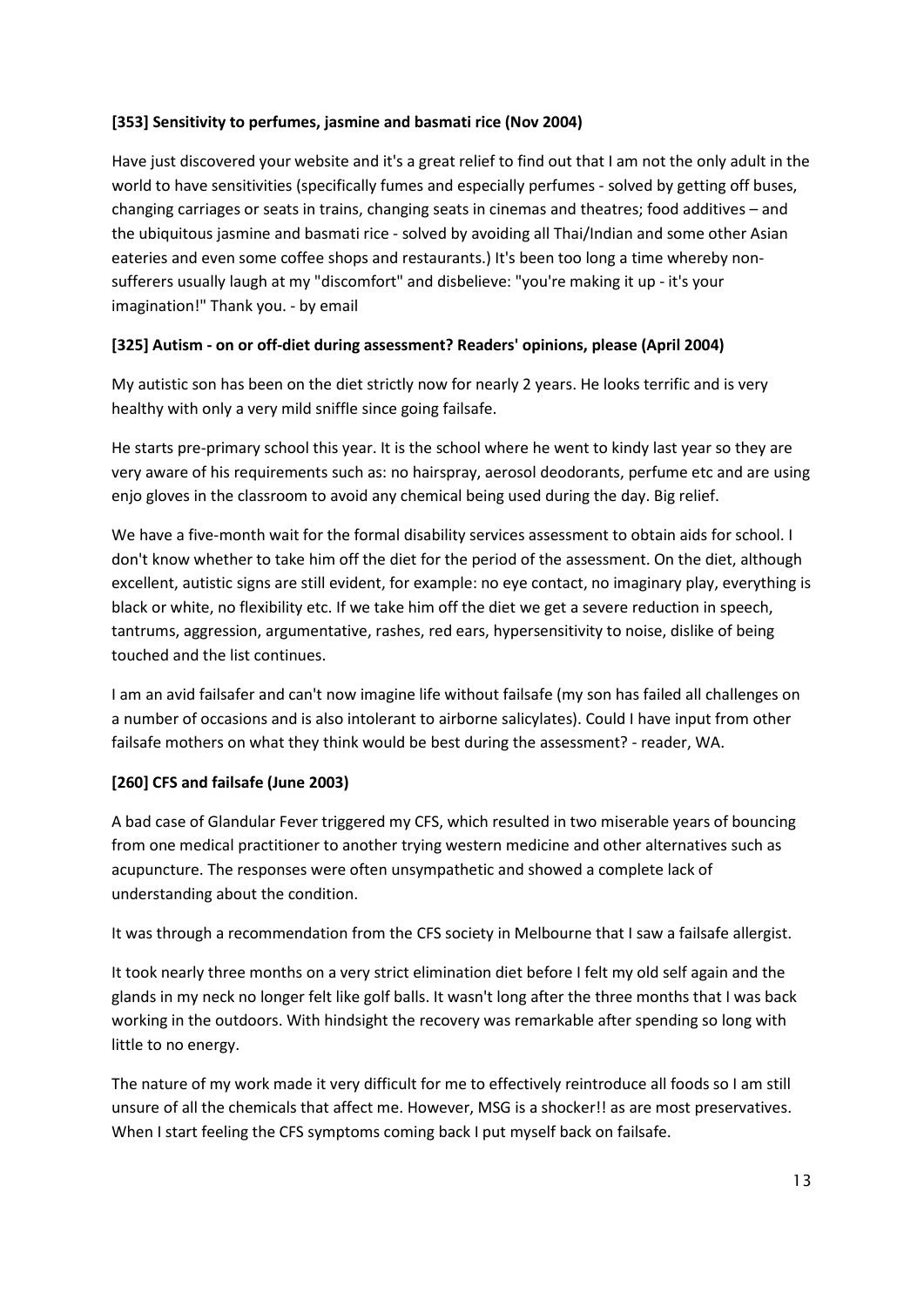Despite a careful diet I still need more sleep than most people (9 - 10 hours a night) to function effectively. I rarely drink alcohol, this makes the CFS symptoms worse and I seem to be very sensitive to strong smells such as deodorant and perfume. I definitely feel better when living outdoors.

Without a doubt, going failsafe saved me from years of depression and frustration. I never take my good health for granted after being so deprived of the lifestyle I love. - Amanda, Melbourne

#### **[143] How diet helped me beat CFS - Emma's story (February 2002)**

"I was diagnosed with Chronic Fatigue Syndrome (CFS) in June 1998. At the time I was at university, plus working morning and night teaching aerobics, and training for competition aerobics every day. As well, I had an active social life. With glandular fever five years before, I was probably overdoing it.

I was finally diagnosed with CFS after seven months of severe weight loss and fatigue, and various other debilitating symptoms including headaches, blurred vision, memory loss, inability to sleep, and chronic bowel and stomach irritations. This diagnosis came from a wonderful doctor who I still see regularly today. He was the only doctor not to diagnose me with an eating disorder or a mental illness!

My weight plummeted from an athletic 58kg to a frightening 32kg in the space of about 9 months. It seemed the more food I ate the more weight I lost. Taking a gamble, my doctor sent me off to the food allergy clinic at RPA in Sydney, and we found what was to be the turning point in my battle with CFS. I was extremely sensitive to chemicals both natural and artificial in foods and perfumed products.

I was put on an extremely restricted diet of boiled white rice and white fish and within days many of my symptoms had begun to disappear. I no longer suffered from stomach pains and wind, and my mouth ulcers were reduced in number. For someone who loves cooking and food this was very difficult to come to terms with but since I was facing death if I kept going as I was, I was willing to give anything a go and stick to it rigidly. The side effects of not being disciplined were too great and the consequences too risky.

So I followed the chemical free diet and within one month I had started to regain weight. It took about four months before I could start introducing the most basic of items such as green beans or potato and it didn't take much to tip me over the edge, but using the time I had (lots of it) I became very creative in the kitchen.

Within six months we could all see that this diet and way of life was the way in which I would fully recover. It has taken me until only a few months ago really to be able to go out to a restaurant, for example, and eat a meal but even so the choices are limited. To others I know my diet is still so restricting, but to me I am now in foodie heaven enjoying the odd mango along with limited dairy products and while I used to hate frozen peas I just can't get enough of them now. Gluten for me is still definitely a no go zone, but everything else I can cope with most of the time in moderation. Hey, I even enjoyed frozen Christmas pudding this year and felt great the next day.

I cannot say how much this chemical free diet has helped me. I am now fully recovered from CFS after a very long four years and am back to a healthy weight. I am married and have started my own